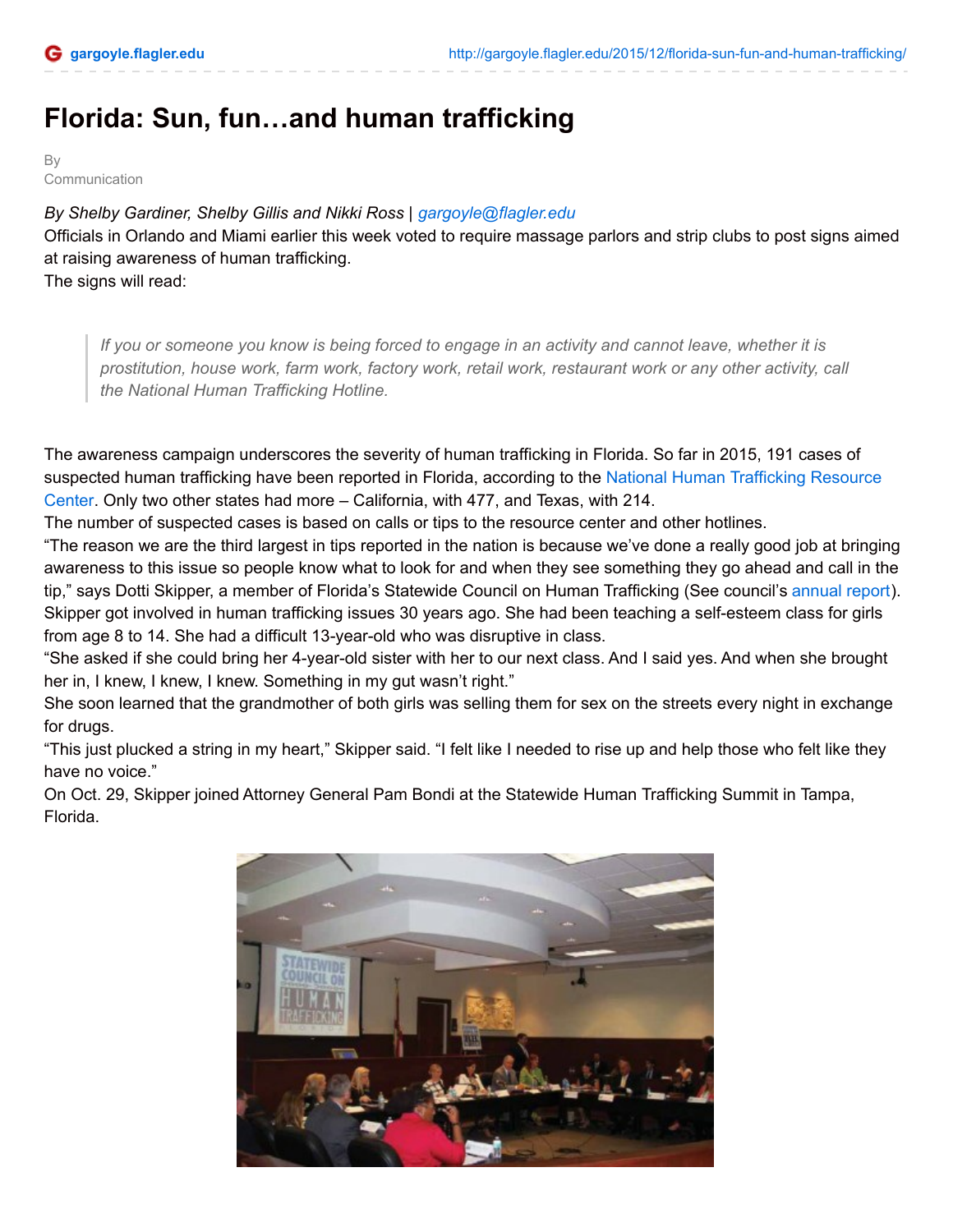Bondi has been working since 2012 to help make Florida a zero-tolerance state for sex trafficking. She chairs the 15 member Statewide Council on Human Trafficking. It was created to support human trafficking victims, enhance care options and pass legislation, according to Bondi spokesman Gerald Ray. Council responsibilities include:

- Developing recommendations for certification of safe houses and safe foster homes;
- Making recommendations on apprehension and prosecution of traffickers;
- Holding an annual statewide policy summit with an institution of higher learning;
- Working with the Department of Children and Families to create and maintain an inventory of human trafficking programs and services within the state.

"I think we can always do more, but I am very, very encouraged at the progress that we have made over the last two to three years in particular," Skipper said. "In fact, we are kind of looked at as the leaders in this area with some of the legislation that we've passed that help the victim and survivor with resources. We have a long way to go. There's still not enough housing, still not enough wrap around services with all the services that are needed but we are really doing our best in Florida to tackle that."

Dozens of people were arrested this fall in human trafficking crackdowns in Florida and other states in the South. A Sept. 15 [indictment](https://drive.google.com/file/d/0B6Mo1c2bIFLWbVFQYUpQaDVEejg/view?usp=sharing) in Panama City, Florida, charged nine people with trafficking Hispanic women for prostitution. The defendants operated out of homes in Panama City and Pensacola and referred to their female victims as "meat," according to the indictment.

On Oct. 13, the FBI announced that it had rescued 149 sexually exploited children and arrested more than 150 pimps and other individuals, including 25 people in Jacksonville, as part of [Operation](https://www.fbi.gov/news/stories/2015/october/operation-cross-country) Cross Country.

"Our mission is to protect the American people—especially our children—from harm," FBI Director James Comey said in a statement.



In 2012, the Florida State Legislature has passed a law that increases penalties for the crime of human smuggling from a first-degree misdemeanor to a third-degree felony, ensuring that those convicted of human sex trafficking be designated as sex offenders and sex predators.

Since then, Florida has seen an increase in human trafficking cases, Ray said. The Office of Statewide Prosecution, he explained, has prosecuted 14 individuals in complex cases spanning multiple judicial circuits. Nine trafficking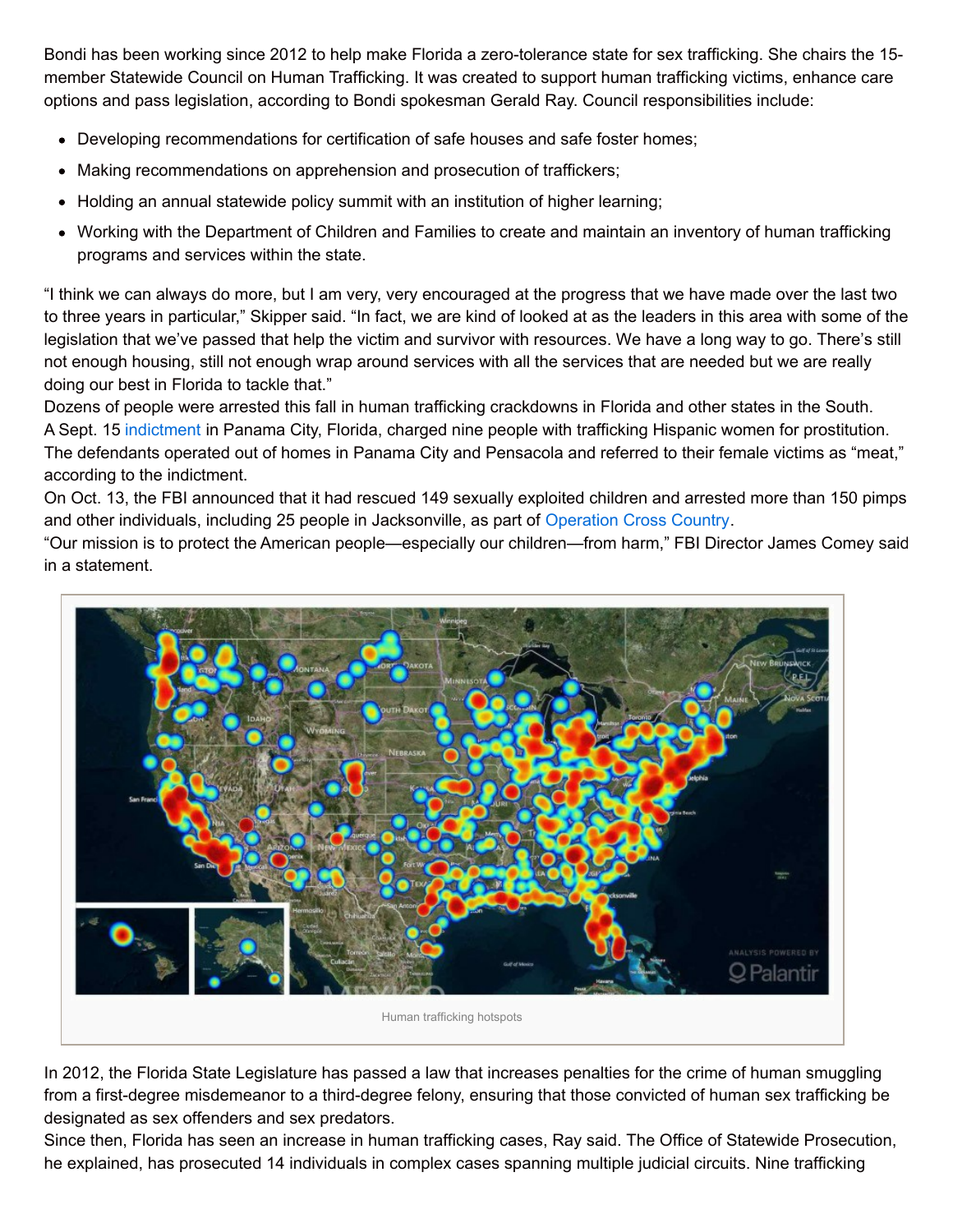cases are ongoing and 47 defendants are awaiting trial.

Skipper says she doesn't pay attention to statistics. She's concerned about the victims.

"I tend to stay away from statistics because statistics change and can be manipulated to be used pro or con in a certain way," she said. "What I do know is Tampa is a hot destination place, not only for sex trafficking, but for labor trafficking and it's because of our beaches, our weather, our seaport and airport, and military base that we have here. I think one of the largest reasons is because Hillsborough County in Tampa has one of the largest adult entertainment industries in the nation."

Skipper is the founder of the [HeartDance](http://www.heartdancefoundation.org/) Foundation, a ministry that helps victims and survivors of sex trafficking. It touts itself as a place that is nonjudgmental, a place where survivors can talk about what they have been through.

Skipper also works with strip club employees to spread awareness about sex trafficking.

"I've had my ministry for about eight years and we go into clubs and just let the beautiful women know that they are a great dignity and great value and great worth. Because they do not want to be there, from my experience, and 100 percent of the women that we've worked with in the clubs were sexually abused as children so that's definitely a common denominator.

![](_page_2_Picture_6.jpeg)

Dotti [Skipper](http://gargoyle.flagler.edu/wp-content/uploads/2015/12/dotti.jpg)

"We also know that strip clubs are grooming grounds for traffickers for them to train their product, for a lack of better words. The women will reach out to us where we can help them figure out how to get their GED, how to find another job and just be a support group and system to them where they feel like someone cares about them and that they don't feel like they're just thrown away people. We surround them and let them know that they're not, and that there is a network of people out there that can help them," said Skipper, who is also human trafficking coordinator the Salvation Army in Florida.

Another group that is fighting trafficking is Club Operators Against Sex Trafficking, or COAST.

The Ace National Association of Club Executives founded it in 2010 to help educate strip club employees and managers about different signs of sex trafficking.

COAST has cooperated with Immigration and Customs Enforcement and the Department of Homeland Security for the past four years. The idea is that club employees act as "eyes and ears," watching for potential sex trafficking cases.

"COAST is a two-way street. They give us access to an audience that we've never had before, meaning they give us access to the entertainers of the different clubs," says Special Agent Bill Williger of Immigration and Customs Enforcement's Homeland Security Investigations.

"We've been able to raise awareness with the entertainers that we have come in contact with. We've changed their view of law enforcement as we're not there to hustle them because that's their chosen profession. We are there to help them out if something goes wrong in their chosen profession.

"Believe it or not, we actually get people who walk in off the street and give us great information about things that they've witnessed."

Many challenges remain, including "keeping our victims in a safe place and even finding proper housing or counseling," says Shannon Kasparek, a detective at the Clearwater Police Department.

"But I definitely think the biggest obstacle is having the proper resources to be able to take care of the victims," she said.

Many victims get hooked on drugs, then engage in prostitution to pay for their habit.

In one notorious case, a man named Andrew Fields gave prescription painkillers to women he advertised on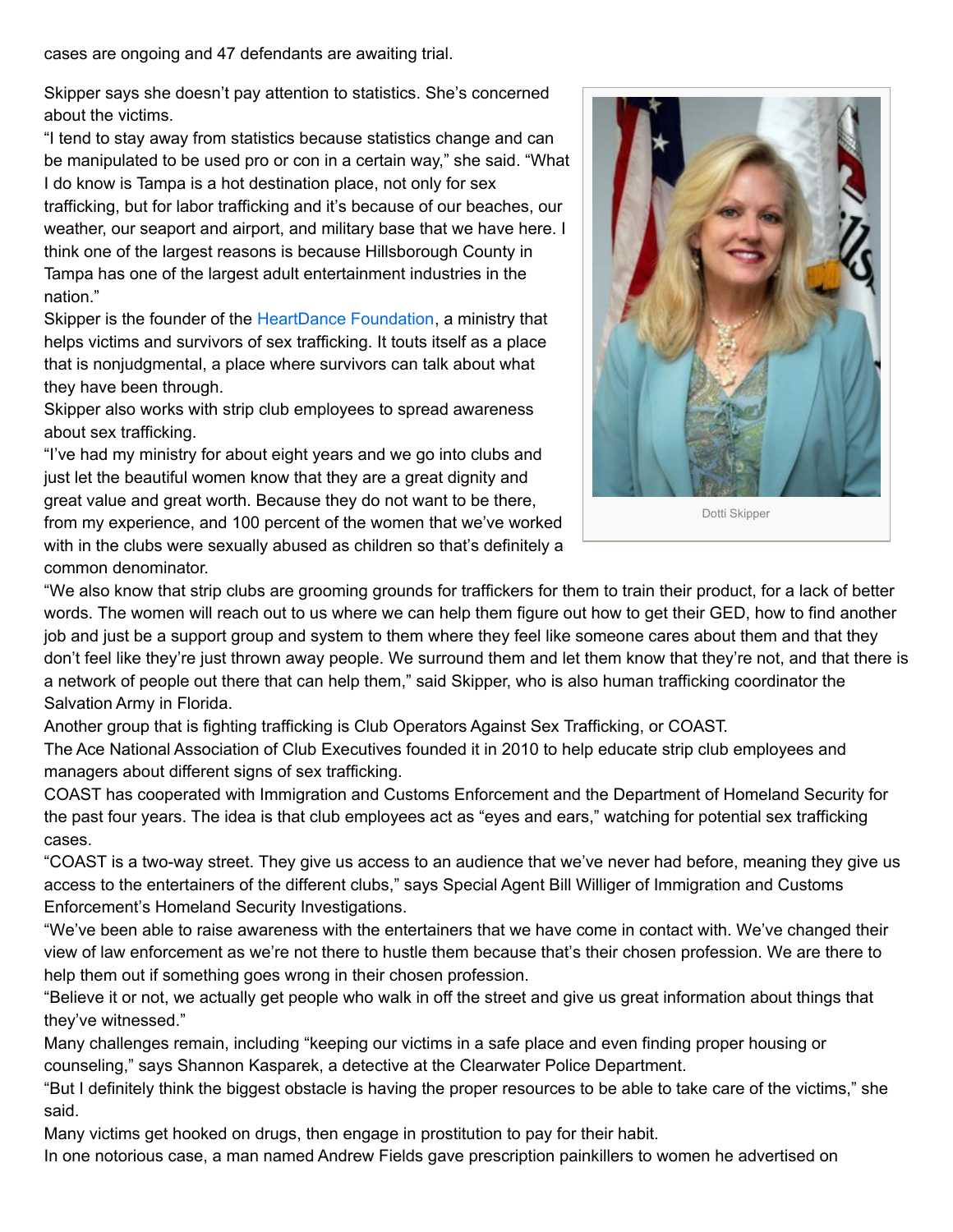Craigslist. They went into debt with Fields and carried out sex acts to pay him back.

"It was a case where he was luring in these young girls and started selling them drugs and then when they couldn't afford the drugs anymore, he started prostituting them," Skipper said. "It was just a big case and there were many victims in this case and he went down for 60 years in prison. This gentleman was already 60 years old, so he is in prison for life."

![](_page_3_Picture_2.jpeg)

Williger was one of the lead investigators in the Fields case. He said when they searched Fields trailer, they found almost 9,000 prescription pills.

"For a long time, the things that we saw with the victims were very violent but over the course of time the cases have